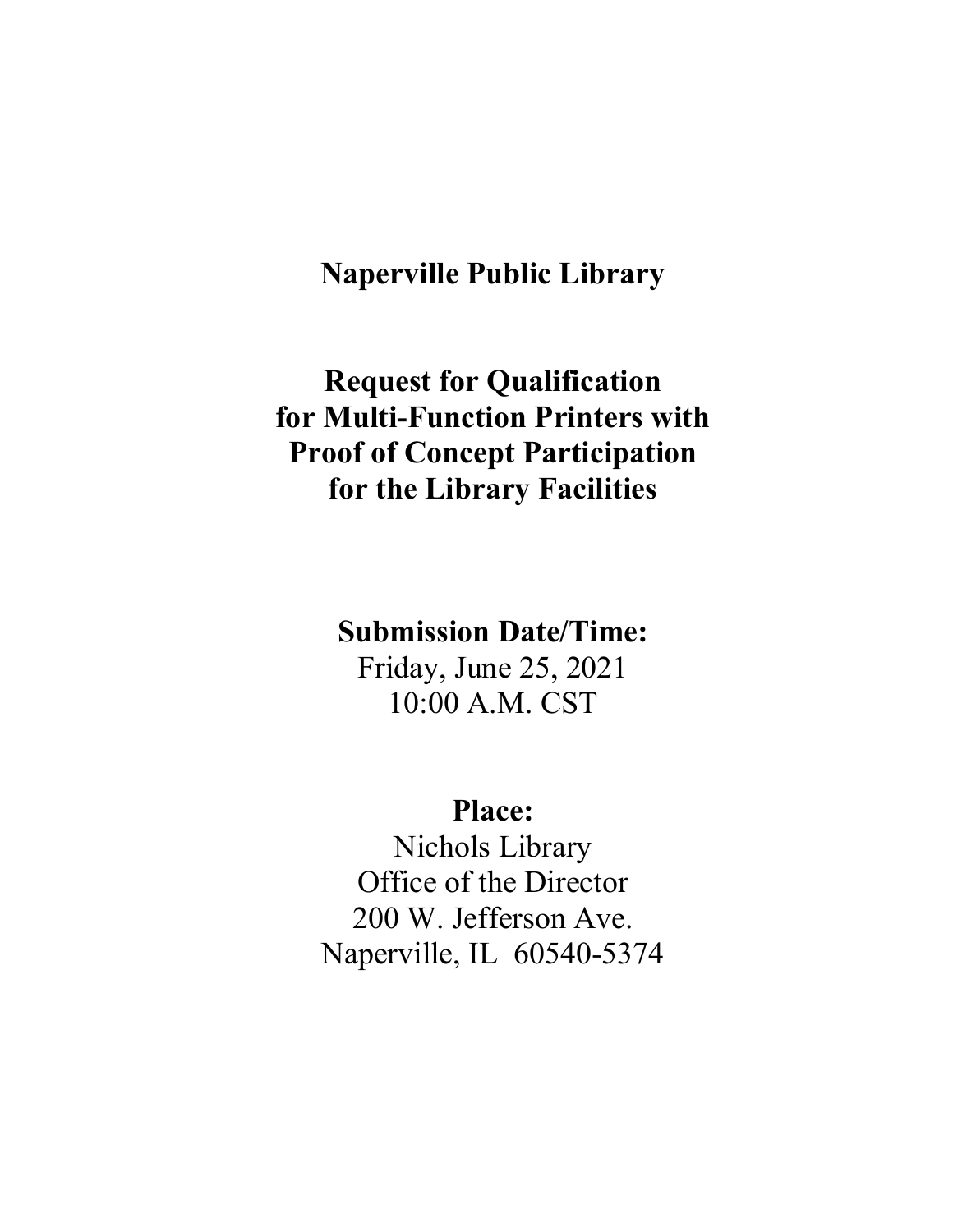May 27, 2021

Dear Prospective Bidder:

The Naperville Public Library is pleased to invite you to submit a sealed proposal for:

**Proof of Participation for Multi-Function Printers** for their Library facilities of the Naperville Public Library.

RFQ Opening: Friday, June 25, 2021, 10 a.m. CST

The proposal is to include several parts. Part 1 is for review of the qualifications of the MFP firm. If recommended, then there will be a 45-to-60-day internal on-site trial for a Proof of Concept (POC) of the firms proposed MFP equipment to test reliability with necessary software interfacing and services provided.

Part 2 will be the review of the company from the POC trial period to determine if the company and the equipment is qualified for the needs of the Library.

Part 3: if the firm is deemed qualified, then it will be requested to provide the necessary pricing in the Request for Pricing process for the necessary equipment and maintenance.

The RFQ is available on the Library's website: [www.naperville-lib.org](http://www.naperville-lib.org/)

Please note the deliverables as specified in the Submittal Requirements of the RFQ.

The proposals will be reviewed and evaluated based on the criteria listed herein.

We sincerely hope that you take the time to review the specifications and submit a proposal. If you need additional information, please submit your question in writing to the Library, either by fax at 630-961-4119 or by email to [jscheuerman@naperville-lib.org](mailto:jscheuerman@naperville-lib.org) by 12:00 PM on June 18, 2021. The Library will post responses on our website [www.naperville-lib.org](http://www.naperville-lib.org/) in the form of an addendum by end of day Monday, June 21, 2021.

Sincerely,

Jeffry Scheuerman Finance Manager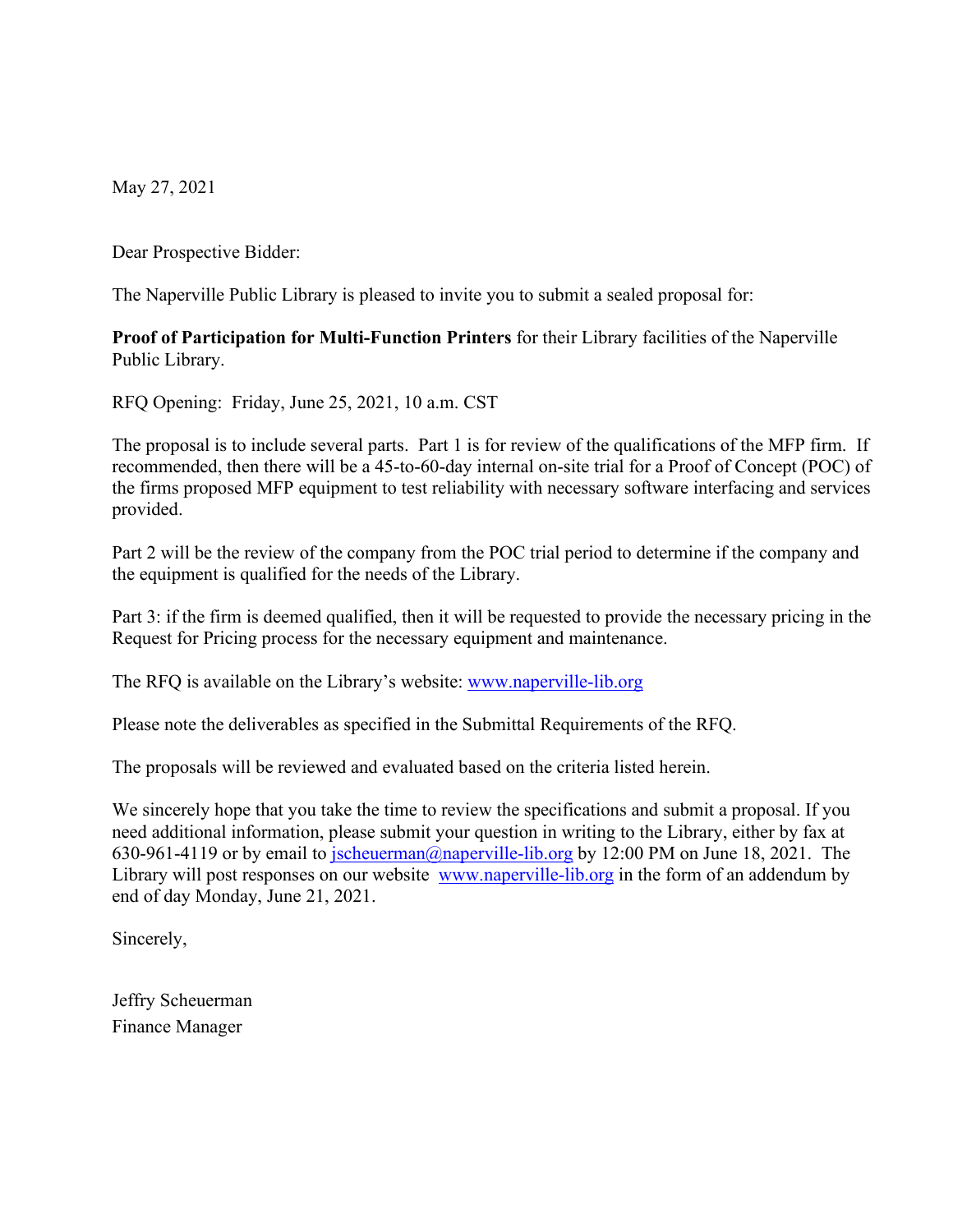# **Request for Qualifications MFP/MFD Requirements (Scope)**

**Naperville Public Library**

The Naperville Public Library (NPL) is seeking a qualified Multi-Function Printer (MFP) firm for a trial of their equipment. NPL is requesting a **Proof of Concept**, aka demonstration or test unit, for replacement of 8 Multi-Function Printers at three locations to replace the Library owned equipment listed below. An additional unit will be added to this fleet for a total of 9 MFPs as part of the final contract. A standard model MFP is required for all locations and a 45-to-60-day Proof of Concept (POC) trial is requested from each approved vendor who has responded to the Library's RFQ who qualifies. Additionally, NPL will require managed print services and maintenance for 46 stand-alone workgroup printers throughout three locations as part of the Request for Pricing process that will follow completion of the RFQ and Proof of Concept process who is approved to continue.

## **SUBMITTAL REQUIREMENTS**

Applicants must submit responses to the following:

Send written material to IT Manager Charles Kapachinski 200 W. Jefferson Ave., Naperville, IL 60540-5374. Submittals must be received before 10:00 a.m., June 25, 2021.

1) Outline for Qualifications

Please provide the following information:

- a) Firm Name/Address
- b) General history of the firm including, but not limited to:
	- i) Number of years in business
	- ii) Type of ownership, and name(s) of owners
	- iii) Type of organization
	- iv) Professional affiliations
	- v) Amounts and kinds of professional insurance carried
- c) Personnel in your present organization
	- i) Who in your organization will be assigned to the project?
- 2) Integration with print software and coin towers
- 3) Past Performance
	- a) Indicate libraries your firm currently has in progress.
- 4) Supplemental Information
	- a) Please provide other pertinent information that qualifies your firm for the proposed project.
- 5) References
	- a) Provide library project five references. Include contact name, title, phone number and address for each contact firm.
- 6) Please provide four copies of the written submissions, plus one electronic copy.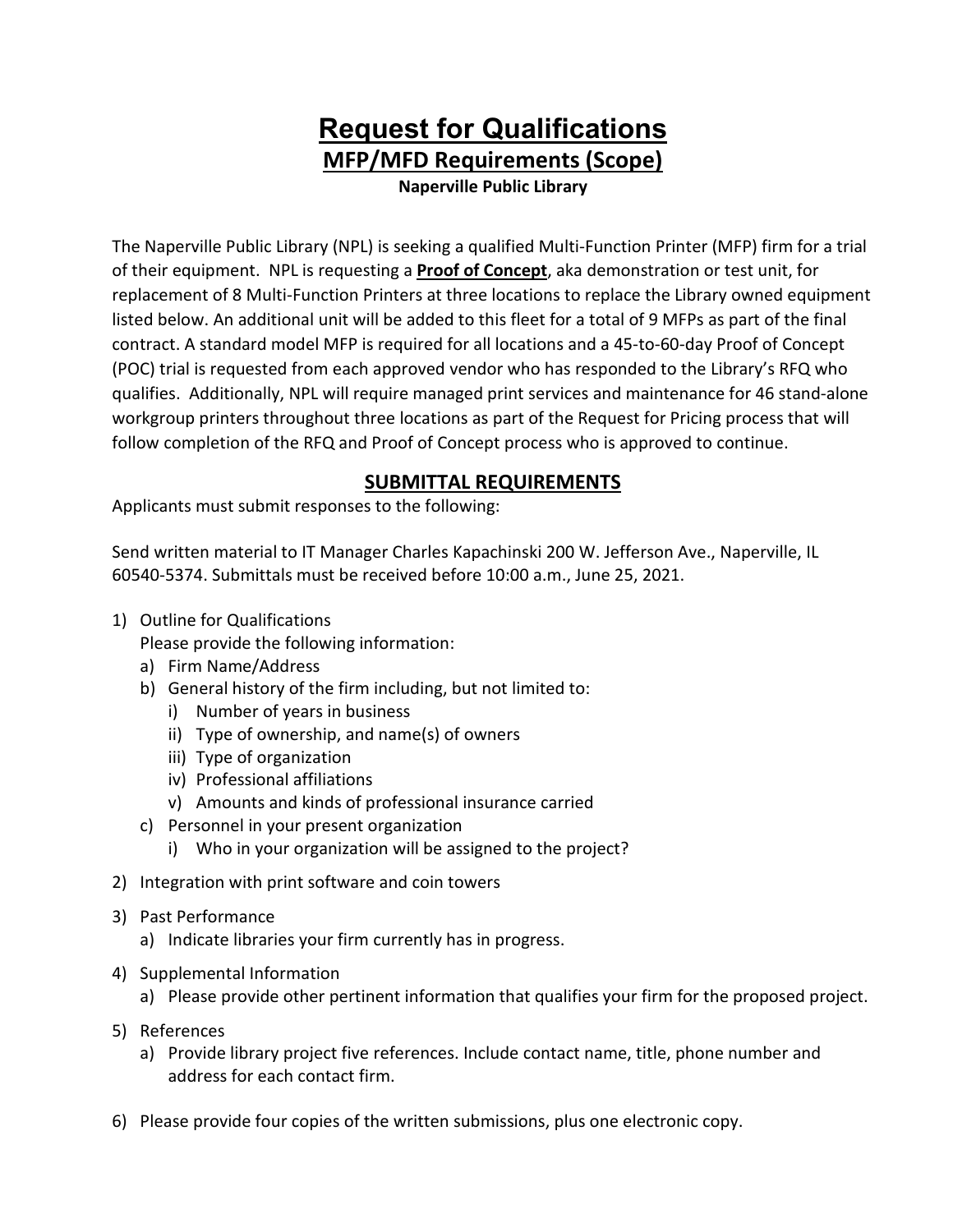## **QUALIFIERS FOR PROOF of CONCEPT PHASE PARTICIPATION**

The following criteria will be used to evaluate each firm's qualifications:

- 1. Experience-minimum of ten years
- 2. Services provided
	- a. Sales
	- b. Maintenance
	- c. Real time monitoring of print activity and maintenance notifications
- 3. Integration of Paper Cut Software-minimum of five years
- 4. Preferred experience with coin towers
- 5. Certificate of Insurance

## **PROOF of CONCEPT EVALUATION CRITERIA**

The following criteria will be used to evaluate each firm's qualifications. The criteria weight is indicated below:

- 1) Deployment and Training (40%)
	- a) Integration with print software and coin towers.
- 2) Performance reliability during POC (20%)
- 3) Customer Support during POC (20%)
- 4) User Experience (20%)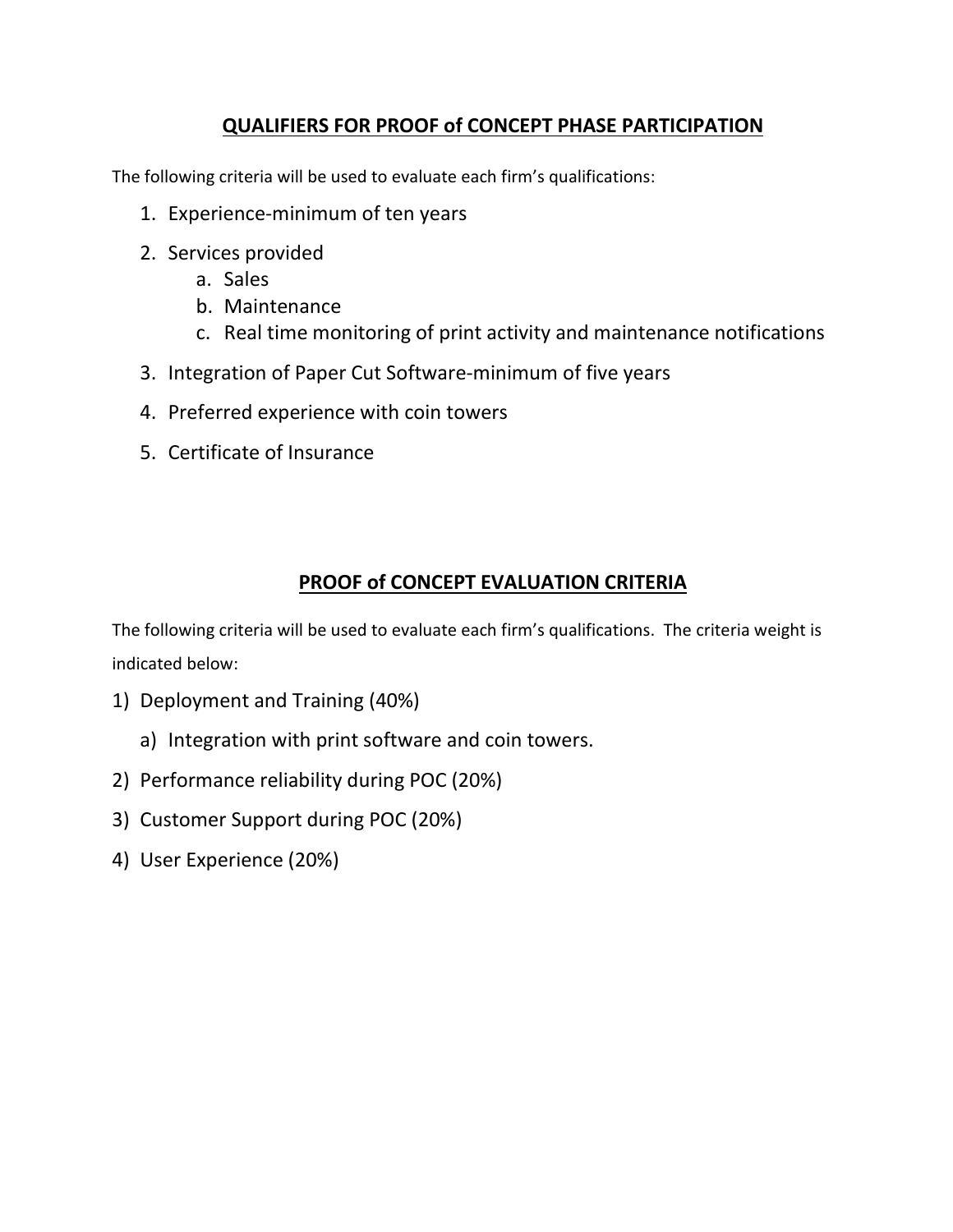# **Request for Qualification for Multi-Function Printers (MFP) With Proof of Concept Participation PROJECT TIMELINE**

| <b>Activity</b>                                       | <b>Date</b> |
|-------------------------------------------------------|-------------|
| Issue RFQ for MFP Proof of Content (POC)              | 6/4/2021    |
| Questions from Firms (no later than 12:00 P.M.)       | 6/18/2021   |
| Addendum posted                                       | 6/21/2021   |
| Proposals due no later than 10:00 A.M.                | 6/25/2021   |
| MFP firms selected for Proof of Content Participation | 7/9/2021    |
| Installation of Equipment (no later)                  | 8/2/2021    |
| <b>POC Trial Ends</b>                                 | 9/30/12021  |
| MFP firms selected for Request for Pricing Submission | 10/11/2021  |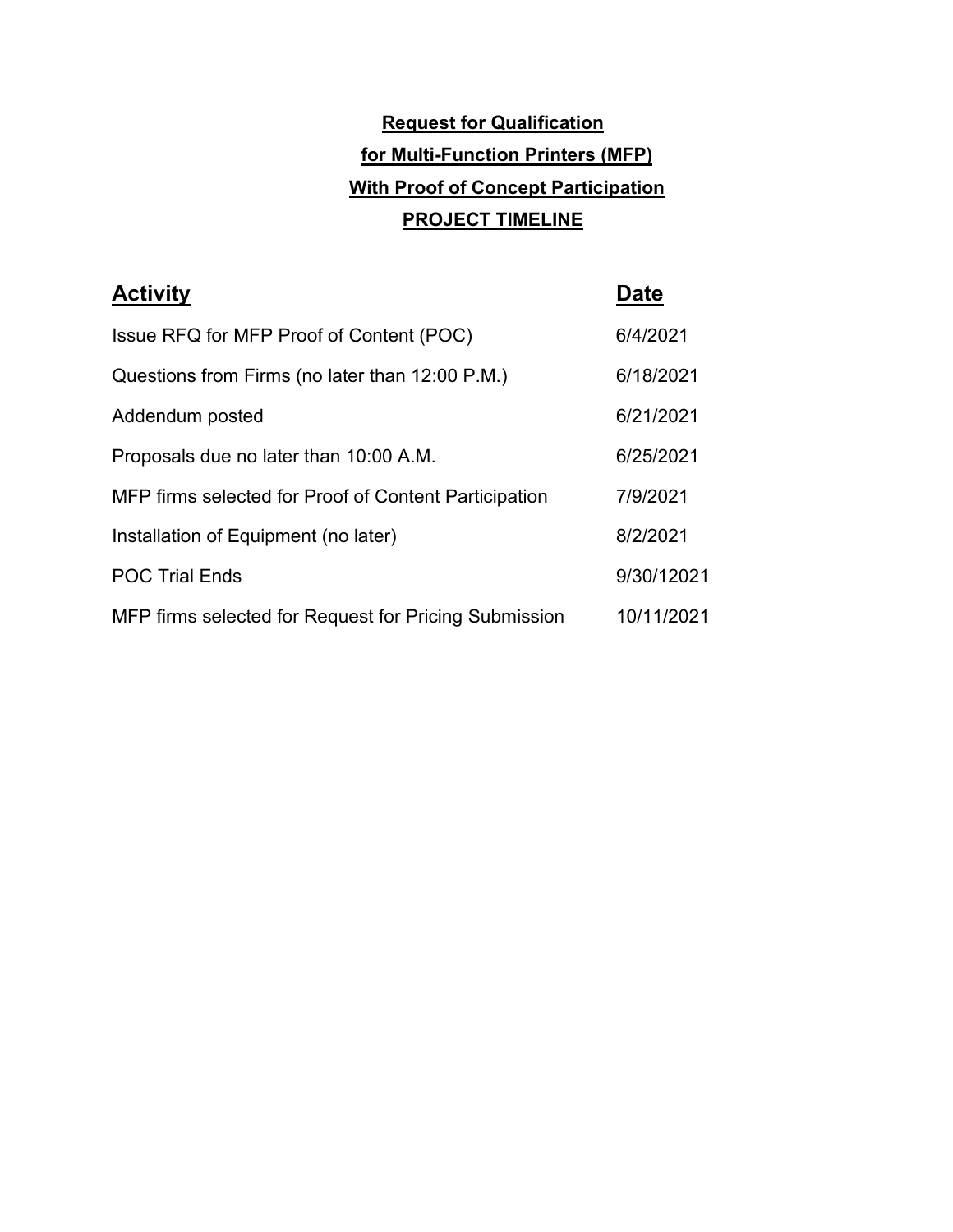#### **Equipment Models for Replacement:**

Canon Image Runner 2525, Quantity 3 Canon Image Runner C2225, Quantity 5

Nichols Library-3 MFPs required Naper Blvd Library-3 MFPs Required 95th Street Library-3 MFPs Required

**Service Levels:** 4-hour on-site response time. Temporary replacement unit to be provided after 48 hours of continuous service disruption.

**Print/Copy Output Speed:** Monochrome: 35-45ppm/Color: 25-35 ppm (Minimum).

**Paper Tray Configuration:** Minimum of 3 trays that can accommodate 8 ½x11, 8.5x14, 11x17 simultaneously. A high-capacity tray is desired for 8 ½ x11 paper.

**Paper Weights:** Single sided 20 lb. bond to 130 lb./Two-sided printing 20 lb. to 98 lb.

**Paper Types:** Plain paper, Card stock, Pre-punched, Letterhead, Recycled, Pre-printed Transparencies, Labels, Envelopes, Custom, Lightweight card stock, Heavyweight card stock, Extra heavyweight card stock, Lightweight glossy card stock, Glossy card stock, Heavyweight glossy card stock.

**Modem Card:** Not required.

**Three-Hole Punch:** Not required.

**Scanner File Types:** Single Tiff, Multi Tiff, searchable PDF, JPEG.

**Print Drivers required:** Both PCL and PS Drivers must be supplied in advance of installation of the devices to the Library IT staff.

**Print Management Capability:** All devices must be compatible with and supported by PaperCut Print Management software. The ability to reroute print jobs to other MFPs is a critical success factor as is the ability to recover crashed/failed print jobs.

**Payment Kiosk Integration:** All devices must be compatible with and supported by (Today's Business Solutions, Inc.) TBS9900 Series Payment Kiosks.

**Misc. Features:** Duplex Copying/Printing, Enlargement and Reduction capabilities, Automatic Document Feeder, Secure Print capability, ID Card Copy.

**Configuration Settings:** Automatic hard drive wipe after each use, default to monochrome printing/copying, disable hibernation/power-saving mode.

**Maintenance Requirements:** Real-time monitoring by the support vendor with just in time delivery of supplies.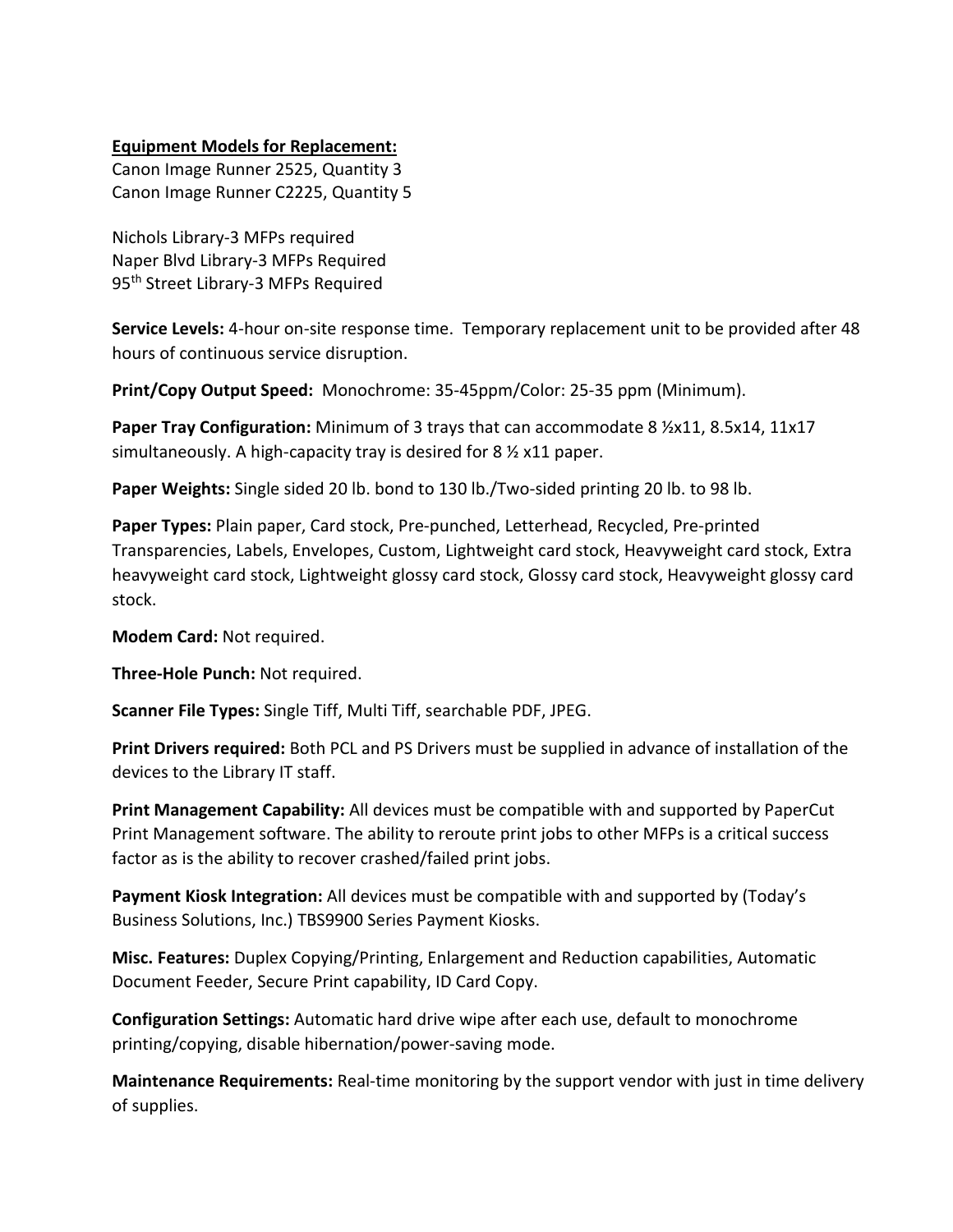### **POC Installation:**

The contractor must deliver and install the proposed device to the assigned testing location. The contractor will be responsible for all costs of delivery and installation of the device. NPL will provide coordination between our print management and payment kiosk vendor for integration during the POC period.

### **Training:**

Training must be included in the POC on the day of deployment.

### **Naperville Public Library Locations:**

Nichols Library 200 W. Jefferson Ave. Naperville, IL. 60540

Naper Blvd Library 2035 S. Naper Blvd. Naperville, IL. 60565

95<sup>th</sup> Street Library 3015 Cedar Glade Dr. Naperville, IL. 60564